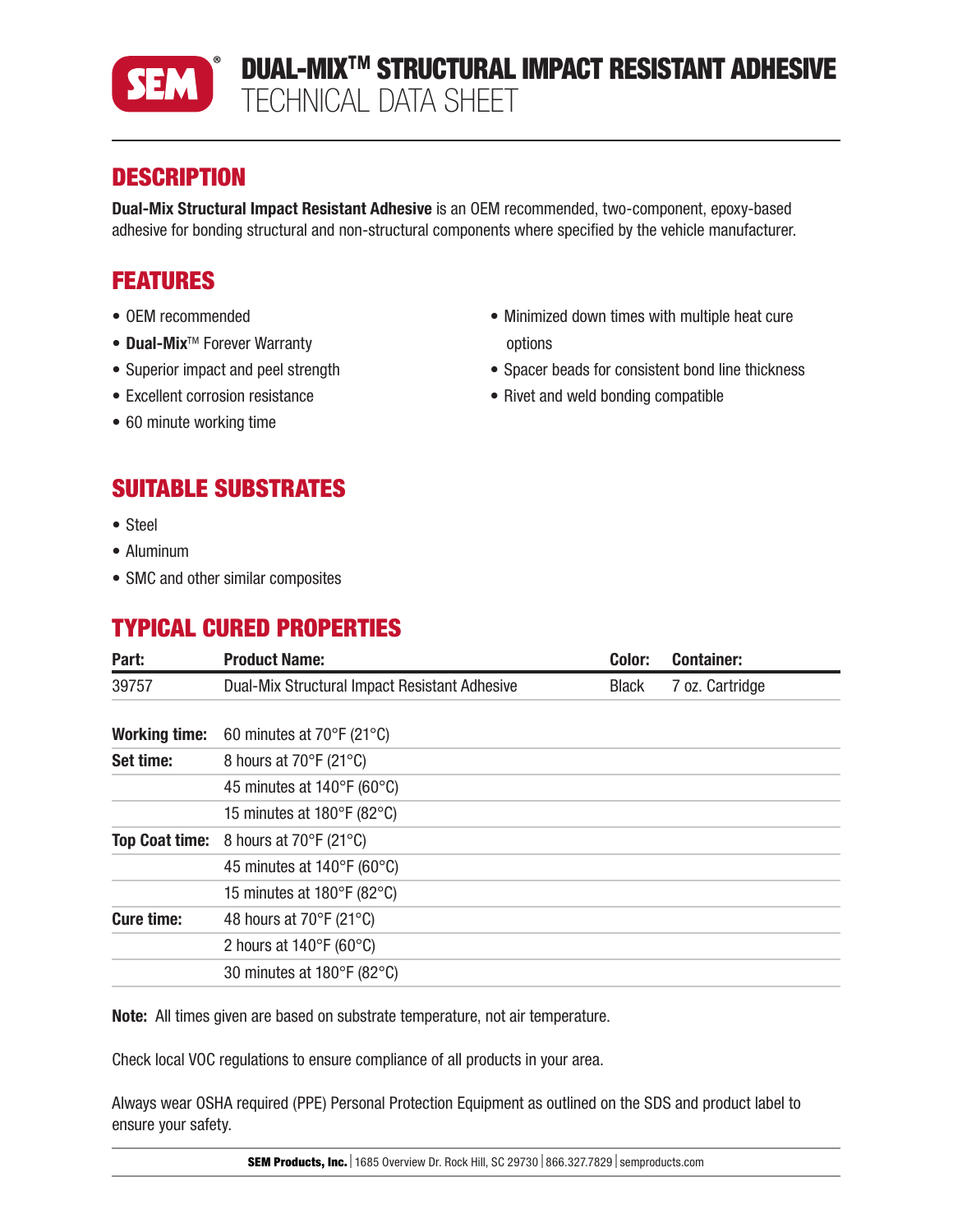

# HANDLING AND APPLICATION PREPARATION:

Note: Prior to applying Dual-Mix<sup>™</sup> Structural Impact Resistant Adhesive, vehicle temperature should be 70°F (21°C) for at least one hour.

Pre-fit all parts to ensure proper alignment and clearance. All means of fastening should be planned during the pre-fit including:

- Marking locations for Squeeze Type Resistance Spot Welds (STRSW), Self-Piercing Rivets or clamps
- Drilling holes for standard type rivets or MIG welds

Bonding surfaces should be clean, dry and free of contamination. Always follow vehicle manufacturer's recommendations on fastening requirements and removal of OEM coatings for bonding.

#### STEEL AND ALUMINUM:

- 1. Clean surfaces to be bonded with SEM Solve or XXX Universal Surface Cleaner.
- 2. Grind each surface with a P80 grit grinding disc at a lower speed to maintain grinding marks. Do not grind at high speed.
- 3. Blow off with clean, dry, compressed air.
- 4. Re-clean surfaces with SEM Solve or XXX Universal Surface Cleaner only if necessary\*.
- \* Re-cleaning the surface after grinding may pull lint from the towel and contaminate the bonding surface, resulting in poor adhesion.

Note: Always use lint-free towels when cleaning surfaces to avoid lint and particle contamination.

#### SMC AND FIBERGLASS:

- 1. Clean surfaces to be bonded with SEM Solve or XXX Universal Surface Cleaner.
- 2. Grind each surface with a P80 grit grinding disc at a lower speed to maintain grinding marks. Do not grind at high speed.
- 3. Blow off with clean, dry, compressed air.
- 4. Re-clean surfaces with SEM Solve or XXX Universal Surface Cleaner only if necessary\*. Panel must be completely dry before applying adhesive. Do not saturate exposed fibers.

\* Re-cleaning the surface after grinding may pull lint from the towel and contaminate the bonding surface, resulting in poor adhesion.

Note: Always use lint-free towels when cleaning surfaces to avoid lint and particle contamination.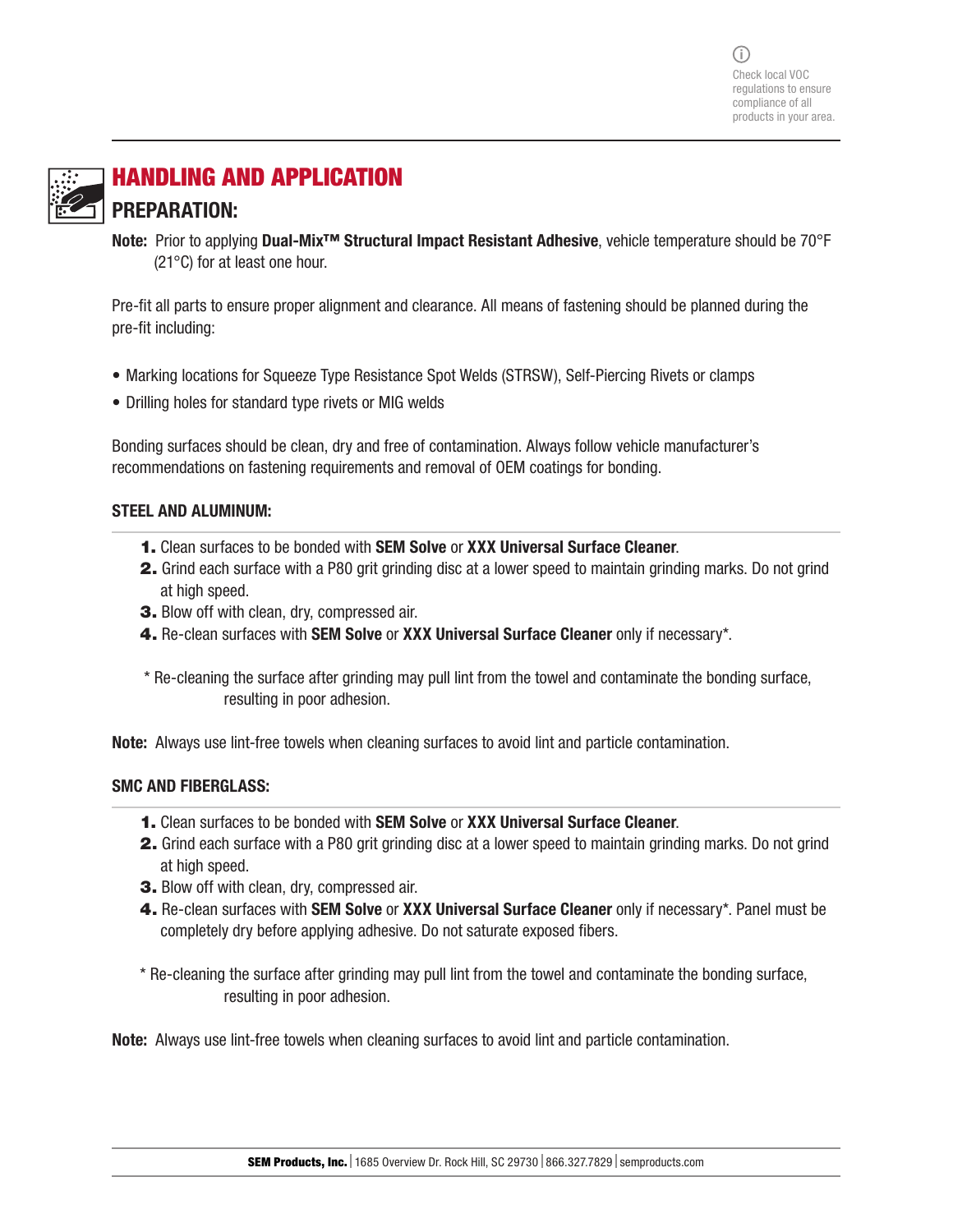## MIXING:

Adhesive must be dispensed through a static mixer. Once mixed, Dual-Mix<sup>™</sup> Structural Impact Resistant Adhesive should achieve a uniform color. Some heat build-up during and after mixing is normal.

Place cartridge into Universal Manual Applicator or Universal Pneumatic Applicator. Remove retaining nut and red insert. To maintain product quality, replace after use. Prior to installing static mixer, equalize cartridge by dispensing product until both parts flow equally. Install static mixer. Dispense  $2-3$  inches of test material to make certain color is uniform prior to applying to job.



## APPLICATION:

Apply product to both bonding surfaces and tool with a spreader or acid brush covering all exposed bare metal. Use enough material to completely cover and fill the joint when bonded and clamped. Always follow step by step directions from the OEM and the instructions enclosed with cartridge. To assure maximum bond strength, surfaces must be mated within the adhesive's working time.

Fastening with STRSW, rivets or MIG must be performed during the adhesive's working time. Failure to do so will result in loss of adhesion and corrosion protection.

Note: Dual-Mix Structural Impact Resistant Adhesive is intended for full component replacement unless specified by the vehicle manufacturer. Always follow the vehicle manufacturer's recommendations for panel replacement. Failure to do so will void the adhesive's warranty.

#### CURING:

Bonded parts should remain undisturbed between the material's working time and set time. After the set time is achieved, the material has reached handling strength and clamps or fasteners can be removed. Clamps or fasteners can be removed immediately after STRSW or riveting. Substrate temperatures below 70°F (21 $^{\circ}$ C) will slow the cure; above 70 $^{\circ}$ F (21 $^{\circ}$ C) will accelerate cure rate. To enhance cure time, follow heat cure recommendations listed in the "Typical Cured Properties" section of this sheet.

#### WELDING:

Dual-Mix Structural Impact Resistant Adhesive is versatile and can be used with traditional welding methods or Squeeze Type Resistance Spot Welding (STRSW) techniques during the adhesive's working time when following OEM recommendations. Remove excess adhesive prior to welding.

Note: Prior to welding, apply Zincweld™ or Copperweld™ on any areas where adhesive will not be present for corrosion protection. Allow primer to fully dry.

#### CORROSION PROTECTION:

Apply Rust Preventer Cavity Wax to inner panel areas after 8 hours and replace any seam sealants to exposed joints prior to topcoating.

Existing rust should be removed and treated with Rust Trap™ as per instructions.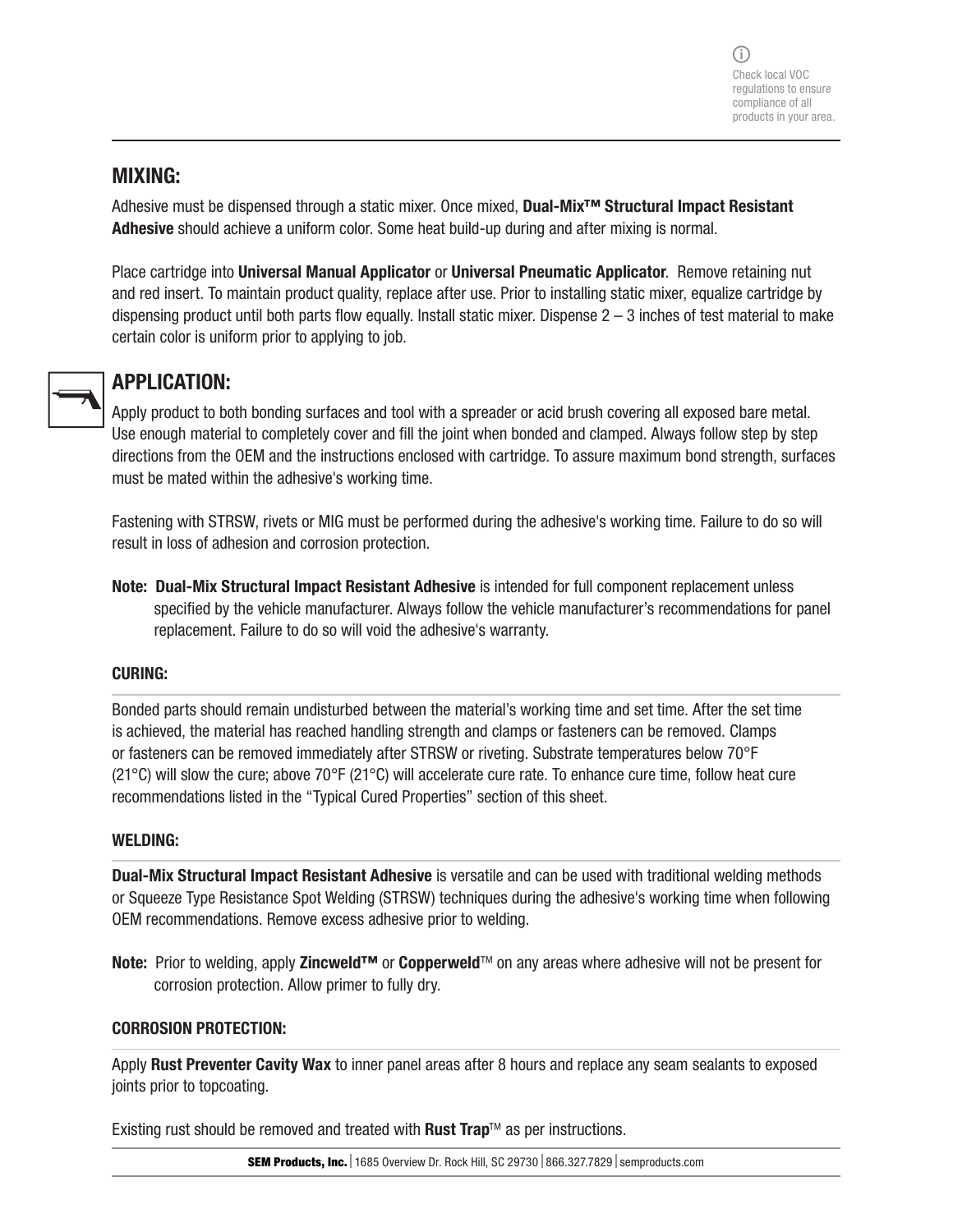#### DAMPENING MATERIAL:

Dual-Mix™ Flexible Urethane Foam, Dual-Mix Rigid Urethane Foam and Dual-Mix Panel Vibration Control Material can be used to replace the OEM dampening material found between the panels. Refer to product information for proper selection.

#### TOPCOATING:

Bonded parts may be topcoated with most aftermarket finishes after the material's set time.



### CLEANUP:

Clean up excess adhesive from the work area and application equipment before it cures using the appropriate cleaning materials compliant with VOC regulations in your area. Do not saturate wet adhesive with cleaning material. Cured adhesive can only be removed mechanically by sanding or grinding.



## STORAGE:

Dual-Mix Structural Impact Resistant Adhesive should be stored in a cool dry place with adequate ventilation away from heat, sparks and flames. The shelf life for **Dual-Mix Structural Impact Resistant Adhesive** is 2 years when stored at  $40 - 77$ °F ( $4 - 25$ °C). Exposure above room temperature will reduce shelf life.

# RELATED PRODUCTS:

| Part: | <b>Product Name:</b>                       | Size:           |
|-------|--------------------------------------------|-----------------|
| 38371 | <b>SEM Solve</b>                           | Gallon          |
| 38373 | <b>SEM Solve</b>                           | 20 oz. Aerosol  |
| 38374 | <b>SEM Solve</b>                           | Quart           |
| 38375 | <b>SEM Solve</b>                           | 5 Gallon        |
| 39357 | Dual-Mix Flexible Urethane Foam*           | 7 oz. Cartridge |
| 39573 | Rust Preventer Cavity Wax*                 | 24 oz. Aerosol  |
| 39574 | Rust Preventer Cavity Wax*                 | Quart           |
| 39977 | Dual-Mix Panel Vibration Control Material* | 7 oz. Cartridge |
| 39997 | Dual-Mix Rigid Urethane Foam*              | 7 oz. Cartridge |
| 40783 | Copperweld™*                               | 20 oz. Aerosol  |
| 40786 | <b>Brushable Copperweld</b>                | 8 oz. Can       |
| 40773 | Zincweld™*                                 | 16 oz. Aerosol  |
| 45501 | Rust Trap <sup>™</sup> - Black             | Gallon          |
| 45504 | Rust Trap - Black                          | Quart           |
| 45508 | Rust Trap - Black                          | Pint            |
| 45514 | Rust Trap - Silver                         | Quart           |
| 45518 | Rust Trap - Silver                         | Pint            |

**SEM Products, Inc.** 1685 Overview Dr. Rock Hill, SC 29730 866.327.7829 semproducts.com